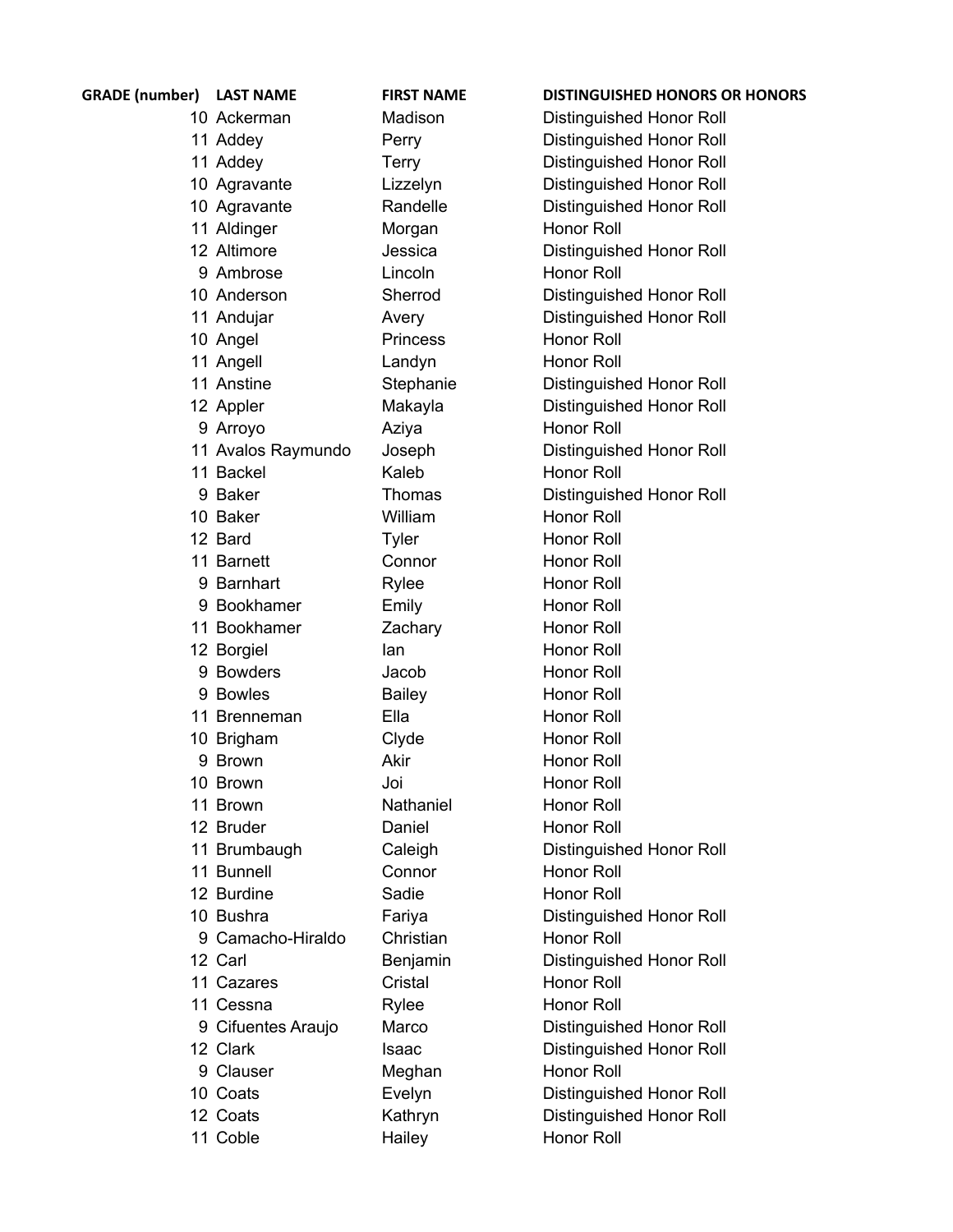| 10 Collazo         | Jonathan        | Distinguished Honor Roll |
|--------------------|-----------------|--------------------------|
| 9 Cook             | Abigail         | Honor Roll               |
| 10 Cooke-Jackson   | Haylee          | <b>Honor Roll</b>        |
| 12 Corsini         | <b>Beatrice</b> | Distinguished Honor Roll |
| 11 Cotton          | Ireland         | <b>Honor Roll</b>        |
| 11 Cruz            | Destiny         | <b>Honor Roll</b>        |
| 12 Darr            | Elise           | Distinguished Honor Roll |
| 10 Davies          | Kaelyn          | <b>Honor Roll</b>        |
| 9 Dean Muniz       | Roselin         | <b>Honor Roll</b>        |
| 11 DeJesus         | <b>Brandon</b>  | Distinguished Honor Roll |
| 10 Denney          | Jared           | <b>Honor Roll</b>        |
| 9 Dennis           | Rowan           | Distinguished Honor Roll |
| 9 DeShields        | Don'Asia        | <b>Honor Roll</b>        |
| 12 Deshields       | Bre'-Ihja       | <b>Honor Roll</b>        |
| 11 Detz            | <b>Braedyn</b>  | <b>Honor Roll</b>        |
| 9 Doll             | Reagan          | Distinguished Honor Roll |
| 11 Doll            | Chase           | <b>Honor Roll</b>        |
| 11 Drayden         | Damone          | <b>Honor Roll</b>        |
| 9 Duff             | Imani           | <b>Honor Roll</b>        |
| 9 Duncan           | Isabella        | <b>Honor Roll</b>        |
| 10 Durant          | Chloe           | Distinguished Honor Roll |
| 11 Earnest         | Jonathan        | Distinguished Honor Roll |
| 11 Eberly          | Kendyl          | Distinguished Honor Roll |
| 12 Einsig          | Cherrilyn       | <b>Honor Roll</b>        |
| 10 Eisenhart       | Analiese        | Distinguished Honor Roll |
| 12 Ensminger       | Logan           | <b>Honor Roll</b>        |
| 10 Ernst           | Owen            | <b>Honor Roll</b>        |
| 9 Etheridge        | Lyla            | <b>Honor Roll</b>        |
| 12 Fadely          | Austin          | <b>Honor Roll</b>        |
| 12 Fetrow          | <b>Braelyn</b>  | <b>Honor Roll</b>        |
| 10 Firestone       | Justyce         | Distinguished Honor Roll |
| 10 Flinchbaugh     | Isabella        | Honor Roll               |
| 11 Fuentes         | Christopher     | <b>Honor Roll</b>        |
| 11 Fuentes         | Jasmine         | Honor Roll               |
| 10 Fultz           | Reed            | <b>Honor Roll</b>        |
| 12 Gaetjen         | Emma            | Distinguished Honor Roll |
| 11 Garcia Mundo    | Aminta          | Distinguished Honor Roll |
| 11 Garner          | Abigail         | Distinguished Honor Roll |
| 11 Gongaware       | Cooper          | <b>Honor Roll</b>        |
| 9 Gonzalez Morales | Janai           | <b>Honor Roll</b>        |
| 11 Goodman         | Ryleigh         | Honor Roll               |
| 11 Gordon          | Elana           | Honor Roll               |
| 12 Grace           | Ally            | <b>Honor Roll</b>        |
| 11 Halcott         | Victoria        | Distinguished Honor Roll |
| 10 Hamilton        | Reagan          | Distinguished Honor Roll |
| 11 Hampton         | Spencer         | Honor Roll               |
| 10 Hamrick         | Chase           | Honor Roll               |

Honor Roll Honor Roll Distinguished Honor Roll Honor Roll Honor Roll Distinguished Honor Roll Honor Roll Honor Roll Distinguished Honor Roll Honor Roll Distinguished Honor Roll Honor Roll Honor Roll Honor Roll Distinguished Honor Roll Honor Roll Honor Roll Honor Roll Honor Roll Distinguished Honor Roll Distinguished Honor Roll Distinguished Honor Roll Honor Roll Distinguished Honor Roll Honor Roll Honor Roll Honor Roll Honor Roll Honor Roll Distinguished Honor Roll Honor Roll Honor Roll Honor Roll Honor Roll Distinguished Honor Roll Distinguished Honor Roll Distinguished Honor Roll Honor Roll Honor Roll Honor Roll Honor Roll Honor Roll Distinguished Honor Roll Distinguished Honor Roll Honor Roll Honor Roll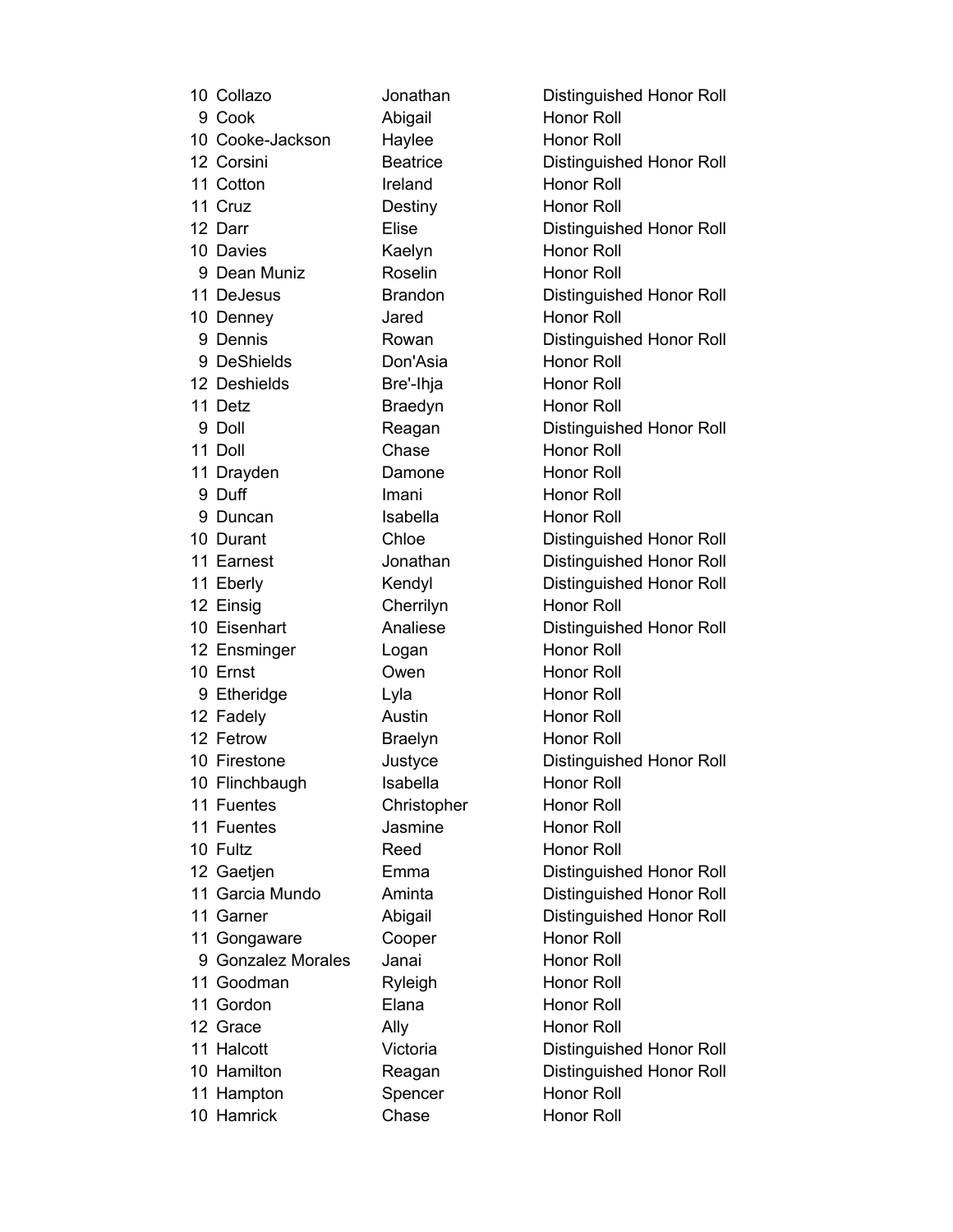| 10 Harmon          | Keira          | Honor Roll                      |
|--------------------|----------------|---------------------------------|
| 9 Hartman          | Jordana        | <b>Honor Roll</b>               |
| 12 Harvey          | Donovan        | Distinguished Honor Roll        |
| 9 Hawse            | Janie          | Honor Roll                      |
| 11 Hazelton        | Alyssa         | <b>Honor Roll</b>               |
| 12 Henesy          | Devin          | Distinguished Honor Roll        |
| 12 Hernandez       | Yasmisel       | Distinguished Honor Roll        |
| 11 Hersey          | Leah           | <b>Distinguished Honor Roll</b> |
| 9 Hess             | Jayden         | Distinguished Honor Roll        |
| 10 Hilty           | Emma           | <b>Honor Roll</b>               |
| 11 Hirn            | Emily          | <b>Honor Roll</b>               |
| 11 Hitz            | Jeremiah       | <b>Distinguished Honor Roll</b> |
| 9 Hoffman          | Luke           | Honor Roll                      |
| 12 Holmes          | D'andre        | <b>Honor Roll</b>               |
| 9 Howard           | Paige          | Honor Roll                      |
| 11 Howard          | Rickey         | <b>Honor Roll</b>               |
| 9 Huang            | Katherine      | <b>Honor Roll</b>               |
| 12 Hutton          | Alexander      | <b>Honor Roll</b>               |
| 10 Jianniney       | Mason          | <b>Honor Roll</b>               |
| 11 Jordan          | Zachary        | <b>Honor Roll</b>               |
| 12 Joseph          | Justin         | Distinguished Honor Roll        |
| 10 Jury            | Josie          | Distinguished Honor Roll        |
| 11 Kane            | Zoe            | Distinguished Honor Roll        |
| 9 Keller           | Annabelle      | <b>Honor Roll</b>               |
| 10 Keller          | Donovan        | <b>Honor Roll</b>               |
| 10 Kern            | <b>Brendan</b> | Distinguished Honor Roll        |
| 12 Kern            | Jocelyn        | Distinguished Honor Roll        |
| 11 Kessler         | Nadia          | Honor Roll                      |
| 10 Ket             | Justin         | <b>Honor Roll</b>               |
| 9 King             | Ava            | Distinguished Honor Roll        |
| 12 Kinney          | Elliot         | Distinguished Honor Roll        |
| 10 Knisley         | Jacob          | Honor Roll                      |
| 11 Koch            | Noah           | Distinguished Honor Roll        |
| 12 Krewson         | Haley          | <b>Honor Roll</b>               |
| 9 Krout            | Dylan          | <b>Honor Roll</b>               |
| 11 Kunkle          | Reagan         | Honor Roll                      |
| 11 Kuzmiak         | Hannah         | Distinguished Honor Roll        |
| 10 Laird           | Kayla          | Distinguished Honor Roll        |
| 9 Landis           | Isabella       | Distinguished Honor Roll        |
| 10 Laracuente Ruiz | Paula          | Honor Roll                      |
| 9 Laracuente-Ruiz  | Eddie          | Honor Roll                      |
| 11 Lauver          | Kaylee         | Honor Roll                      |
| 12 Leister         | Austin         | <b>Honor Roll</b>               |
| 9 Lewis            | Tyana          | <b>Honor Roll</b>               |
| 12 Lockner         | <b>Trinity</b> | Distinguished Honor Roll        |
| 10 Long            | Catherine      | Distinguished Honor Roll        |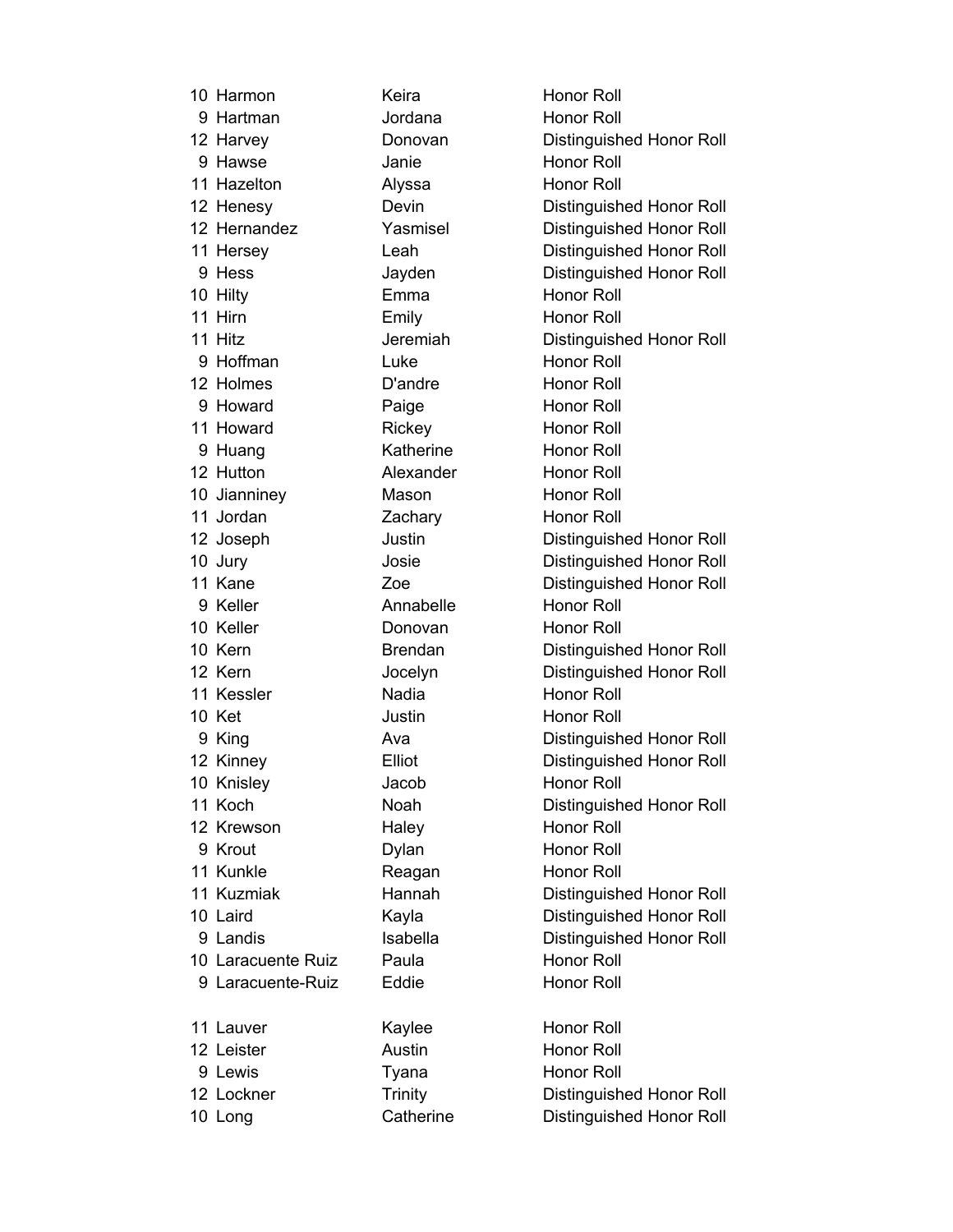|       | 12 Long              | Dylan          | Distinguished Honor Roll        |
|-------|----------------------|----------------|---------------------------------|
|       | 12 Lutz              | Seth           | Honor Roll                      |
|       | 12 Macintire         | Lindsey        | <b>Honor Roll</b>               |
|       | 10 Malone            | <b>Alexis</b>  | <b>Honor Roll</b>               |
|       | 12 Marchozzi         | Maria          | <b>Honor Roll</b>               |
|       | 10 Markle            | Ariana         | <b>Honor Roll</b>               |
|       | 12 Marrero-Rodriguez | Josue          | <b>Honor Roll</b>               |
|       | 10 Matheny           | Bethany        | Distinguished Honor Roll        |
|       | 9 McGladrie          | Nathan         | Distinguished Honor Roll        |
|       | 10 McGladrie         | Caitlyn        | <b>Honor Roll</b>               |
|       | 11 McGladrie         | David          | <b>Honor Roll</b>               |
|       | 11 McGlynn           | Kaleigh        | Distinguished Honor Roll        |
|       | 9 Meckley            | <b>Baylee</b>  | <b>Honor Roll</b>               |
|       | 10 Meek              | <b>Brayden</b> | <b>Honor Roll</b>               |
|       | 11 Metz              | Chloe          | <b>Honor Roll</b>               |
|       | 10 Michael           | <b>Tyler</b>   | <b>Honor Roll</b>               |
|       | 10 Mikula            | Ella           | <b>Honor Roll</b>               |
|       | 11 Miller            | Rylee          | Distinguished Honor Roll        |
|       | 11 Mills             | Erica          | <b>Honor Roll</b>               |
|       | 11 Mitchell          | Omarion        | <b>Honor Roll</b>               |
|       | 9 Morales            | Roberto        | Distinguished Honor Roll        |
|       | 11 Murdock           | Amiyah         | Distinguished Honor Roll        |
|       | 10 Murray            | Alyssa         | <b>Honor Roll</b>               |
|       | 9 Myers              | Kyla           | Distinguished Honor Roll        |
|       | 10 Myers             | Amelia         | Distinguished Honor Roll        |
|       | 11 Myers             | Elysa          | <b>Distinguished Honor Roll</b> |
|       | 12 Myers             | Morgan         | Distinguished Honor Roll        |
|       | 11 Nalls             | <b>Blake</b>   | <b>Distinguished Honor Roll</b> |
|       | 9 Newcomer           | Isabella       | Distinguished Honor Roll        |
|       | 10 Newcomer          | <b>Brandon</b> | Honor Roll                      |
|       | 9 Newsuan            | Liberty        | <b>Honor Roll</b>               |
|       | 12 Nguyen            | Phuc           | Distinguished Honor Roll        |
|       | 11 Nguyen            | Matthew        | Honor Roll                      |
| 12 Ni |                      | Rita           | Distinguished Honor Roll        |
| 10 Ni |                      | Ivan           | <b>Honor Roll</b>               |
|       | 11 Noel              | Adam           | Distinguished Honor Roll        |
|       | 11 Nokes             | <b>Kerek</b>   | Honor Roll                      |
|       | 10 Oram              | Sydney         | <b>Honor Roll</b>               |
|       | 12 Ovalles           | Roselyn        | Distinguished Honor Roll        |
|       | 11 Palmquist         | Anna           | Distinguished Honor Roll        |
|       | 10 Paragon           | Alita          | Distinguished Honor Roll        |
|       | 10 Perez-Marcano     | lan            | Honor Roll                      |
|       | 11 Perks             | Makenzie       | Distinguished Honor Roll        |
|       | 11 Peterson          | Zion           | <b>Honor Roll</b>               |
|       | 9 Pierce             | Grady          | <b>Distinguished Honor Roll</b> |
|       | 9 Plappert           | William        | <b>Distinguished Honor Roll</b> |
|       | 9 Pritts             | Caroline       | Distinguished Honor Roll        |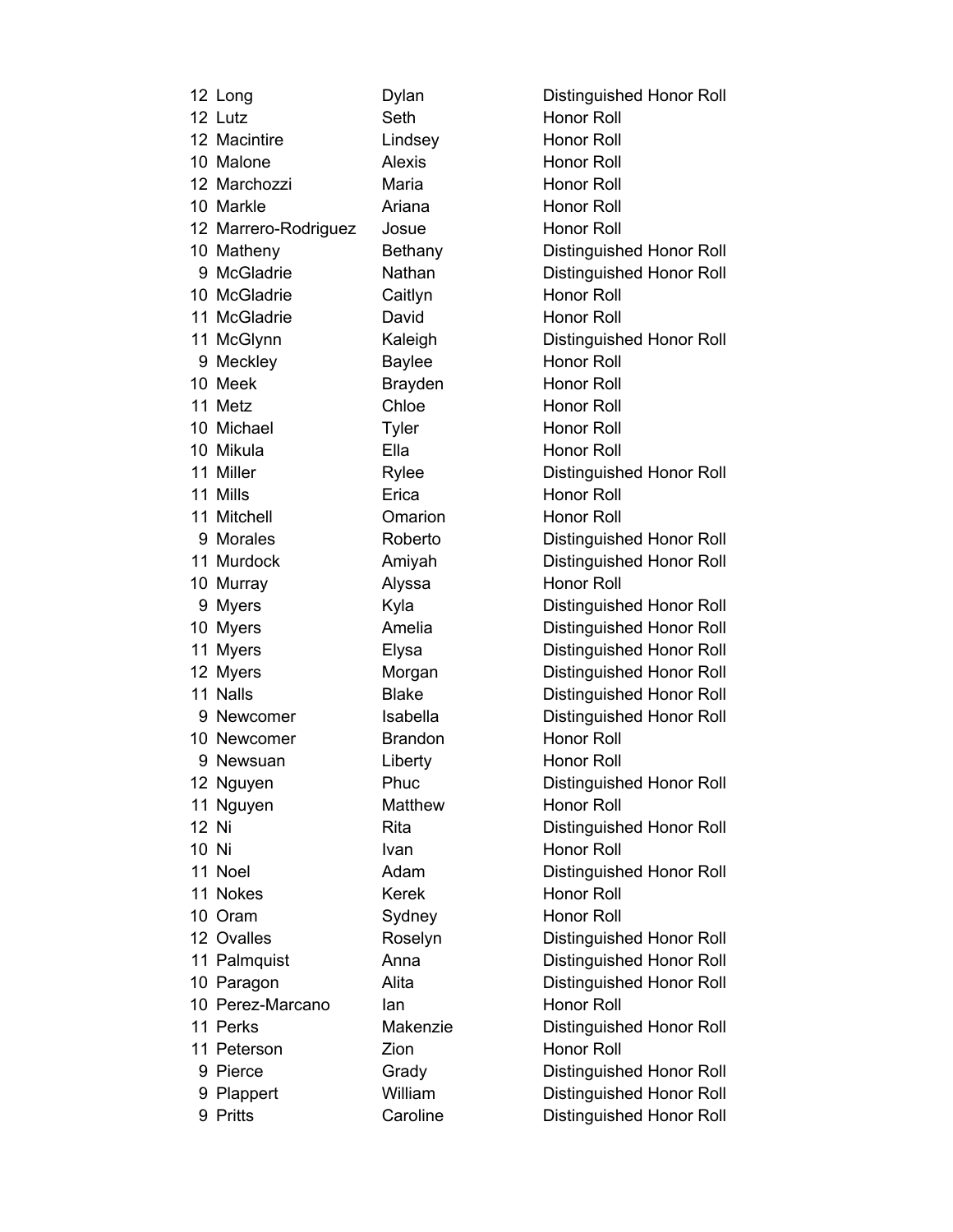| 11 Pujols Alcantara  | Darlina        | <b>Honor Roll</b>               |
|----------------------|----------------|---------------------------------|
| 12 Quayyum           | Afsana         | Distinguished Honor Roll        |
| 10 Quickel           | Roen           | Distinguished Honor Roll        |
| 9 Rauhauser          | Jaden          | Honor Roll                      |
| 11 Reiber            | Jackson        | Distinguished Honor Roll        |
| 9 Reiber             | Donovan        | <b>Honor Roll</b>               |
| 9 Reimold            | Darien         | Distinguished Honor Roll        |
| 9 Reinaman           | Zander         | Honor Roll                      |
| 12 Rice              | Daniel         | <b>Honor Roll</b>               |
| 12 Rickard           | Elura          | <b>Honor Roll</b>               |
| <b>10 Rill</b>       | Kevin          | <b>Honor Roll</b>               |
| 12 Rivera            | Wendy          | Distinguished Honor Roll        |
| 11 Robertson         | Jaylen         | <b>Honor Roll</b>               |
| 12 Rollins           | Taylor         | Distinguished Honor Roll        |
| 11 Ropp              | <b>Marcus</b>  | Distinguished Honor Roll        |
| 9 Royer              | Kamrin         | Distinguished Honor Roll        |
| 12 Ruelas-Garcia     | Humberto       | Distinguished Honor Roll        |
| 11 Rupp              | Makenzie       | Honor Roll                      |
| 9 Ruppert            | Lane           | <b>Honor Roll</b>               |
| 11 Sager             | Alyson         | Honor Roll                      |
| 10 Salinas-Hernandez | Angel          | <b>Honor Roll</b>               |
| 11 Salyards          | Nathaniel      | Distinguished Honor Roll        |
| 12 Sanderson         | Lexi           | Distinguished Honor Roll        |
| 9 Santos             | Moira          | <b>Honor Roll</b>               |
| 12 Santos            | Mariella       | <b>Honor Roll</b>               |
| 12 Sastre            | Christian      | Distinguished Honor Roll        |
| 12 Schaefer          | Madison        | <b>Honor Roll</b>               |
| 9 Schmoyer           | Eleanor        | Honor Roll                      |
| 12 Sechrist          | Dylan          | Distinguished Honor Roll        |
| 9 Shupp              | Sierra         | Distinguished Honor Roll        |
| 9 Skimski            | Addison        | <b>Distinguished Honor Roll</b> |
| 11 Small             | Jaelynn        | Distinguished Honor Roll        |
| 12 Smith             | Kylie          | Distinguished Honor Roll        |
| 12 Smith             | Riley          | <b>Honor Roll</b>               |
| 12 Sneddon           | Alyssa         | Distinguished Honor Roll        |
| 12 Speal             | <b>Brennen</b> | <b>Honor Roll</b>               |
| 12 Stackhouse        | Alexa          | <b>Honor Roll</b>               |
| 12 Steele            | Alisa          | Distinguished Honor Roll        |
| 11 Stock             | Tyler          | Distinguished Honor Roll        |
| 11 Strayer           | Molly          | <b>Honor Roll</b>               |
| 12 Stump             | <b>Jack</b>    | Distinguished Honor Roll        |
| 11 Suero             | Arianys        | Honor Roll                      |
| 10 Tanner            | <b>Brock</b>   | <b>Honor Roll</b>               |
| 11 Tapias            | McKenzie       | <b>Honor Roll</b>               |
| 10 Taveras Gonzalez  | Angel          | Distinguished Honor Roll        |
| 10 Tenuta            | Gabriela       | Distinguished Honor Roll        |
| 10 Thomson           | lan            | Distinguished Honor Roll        |
|                      |                |                                 |